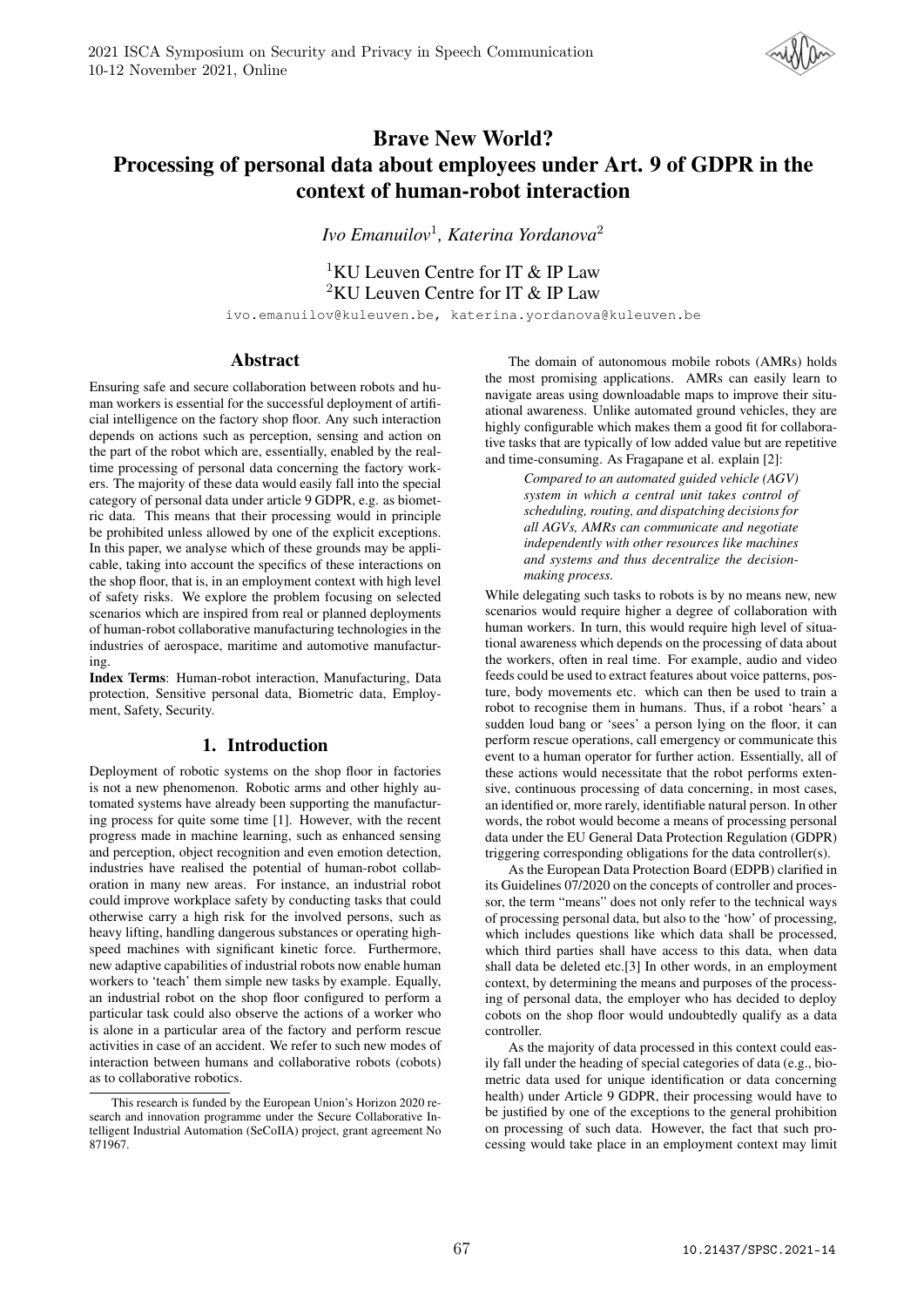significantly the available legal grounds and therefore the feasibility of long-term deployment.

This contribution analyses which of the exceptions in Article 9 GDPR could be relied upon by data controllers to justify processing of special categories of data using collaborative robots in an employment context. It is grounded in use case scenarios inspired by an ongoing research and innovation project in the field of secure intelligent collaborative industrial assets. Our objective is to demonstrate whether and when data controllers could justify the processing of data concerning shop floor workers by cobots for safety, security or business operations purposes. The main research question is whether the legal framework for processing of biometric data under Article 9 GDPR strikes a fair balance between legitimate economic interests of companies to optimise their operations for safety, security or economy purposes by deploying interactive robot systems on the shop floor and the rights and interests of workers as data subjects. To this end, the paper is structured in two main parts. First, we set the context by specifying the use and misuse cases which are considered relevant from an industrial perspective (section 2). Second, we introduce the content and purpose of the general prohibition under Article 9 (1) GDPR, sketch out the relevant categories of data for the use and misuse cases, and analyse the applicability of the exceptions under Article 9(2) GDPR to these scenarios (section 3).

## 2. The (mis)use cases of human-robot collaboration

In an industrial context, the collaboration between humans and robots may lead to both desired and undesired consequences. We classify these, respectively, in the groups of use and misuse cases. A use case is a typical scenario where human-robot collaboration has added value for a business process, such as optimisation of a logistic operation. A misuse case, on the other hand, concerns a scenario where human-robot collaboration may unleash undesired consequences which are the result of either intentional or unintentional actions by an insider or an external party and where, for the purpose of mitigation of further damages, additional personal data may need to be processed. These undesired consequences may vary from data loss or corruption to damages to property or even loss of human life.

#### 2.1. Use cases

Our use case explores three related shop floor activities, namely logistics and inventory automation, AI learning by demonstration from a human worker, and lone worker monitoring and rescue. These activities rely on a set of technical capabilities such as trackless navigation, avoidance of obstacles, recognition of shapes and voices, tablet plotting and learning by demonstration. The automated logistic and inventory operations involve activities where the robot, for example, visits certain locations, carries tools for human workers, performs measurements, monitors supplies and keeps an inventory of materials to prevent mistakes or theft. Learning by demonstration refers to the robot's ability to learn from a human worker without the need of additional interfaces. There are two main modes of learning by demonstration: passive observation and kinesthetic teaching. In passive observation mode, the robot learns from a human worker by observing their actions, that is, without direct interaction, e.g., by following the path of the worker or analysing their gestures and mimics. In kinesthetic teaching mode, there is a direct interaction between the robot and the human worker. In this case, the human worker demonstrates by physically interacting with the robot, e.g. by moving it in space whereby the robot learns by recording the actions through onboard sensors resulting in the generation of training data. Finally, the activity of lone worker protection concerns a situation where a human operator might be working alone in a shop floor area when an accident or an incident occurs. The robot would then be able to detect such events, report them and assist first responders, thereby reducing the response time. Usually, this activity would be supported by the robot's 3D thermal camera which ensures that the identified object is indeed a person in trouble.

#### 2.2. Misuse cases

Our misuse case explores a layered scenario where an adversary gains access to the robot's control system to change its behaviour or perform evasion, poisoning or even model stealing attacks. The modalities of this scenario include network attacks (e.g., an adversary gaining access via a wireless interface), offensive AI attacks (e.g., an adversary develops an AI capability that manipulates the robot's models during either training or operations phase) and insider's attack (e.g., where a human worker or operator deliberately fools the robot's sensing, learning or decision-making functions, for example, by performing learning by demonstration in unsafe scenarios).

## 3. Data protection and human-robot collaboration

#### 3.1. Prohibition of processing of special categories of personal data in an employment context

The processing of special categories of personal data is in principle prohibited by Article 9, para 1 GDPR, subject to explicitly provided derogations. Special categories of data include *data revealing racial* or ethnic origin, political opinions, religious or philosophical beliefs, or trade union membership, and the processing of genetic data, *biometric data for the purpose of uniquely identifying a natural person*, *data concerning health* or data concerning a natural person's sex life or sexual orientation. Processing of these special categories of data is only allowed under the derogations listed in the second paragraph of article 9, as modified by conditions or limitations introduced in national law pursuant to article 9, paragraph 4 GDPR.

The GDPR is relatively laconic when it comes to the employment context as a source of special requirements or conditions. More specifically, recital 155 reads that:

> *Member State law or collective agreements, including 'works agreements', may provide for specific rules on the processing of employees' personal data in the employment context, in particular for the conditions under which personal data in the employment context may be processed on the basis of the consent of the employee, the purposes of the recruitment, the performance of the contract of employment (...)* .

The provision of Article 88 GDPR offers some general guidance on the processing of personal data in the context of employment. Thus, paragraph 1 stipulates that it is within the discretion of Member States to adopt more specific rules to ensure the protection of the rights and freedoms in respect of the processing of employees' personal data in the employment context. These rules may take the form of either a legislative instrument or a collective agreement. Importantly, in the third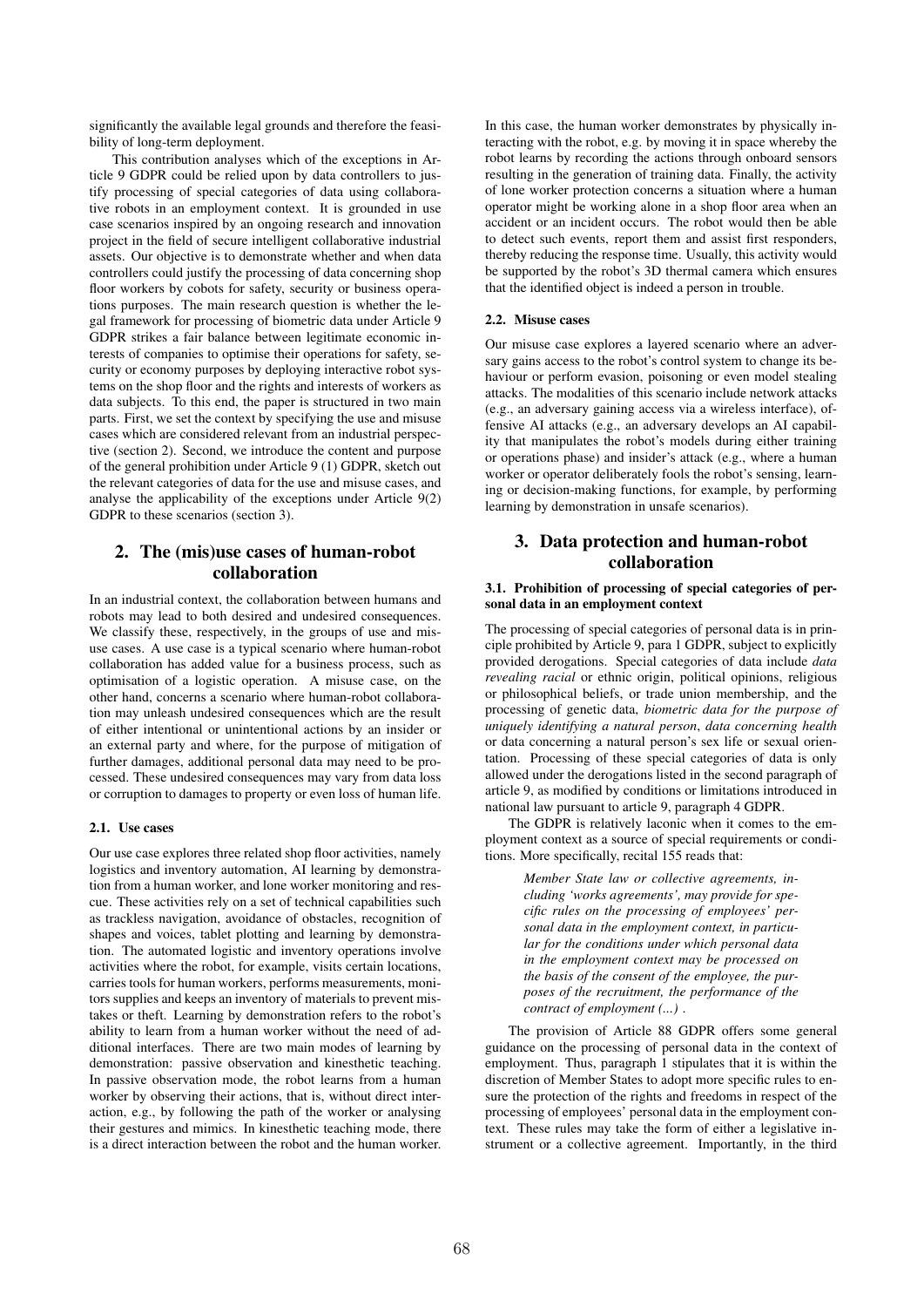paragraph of Article 88, the GDPR specifies that such rules

*include suitable and specific measures to safeguard the data subject's human dignity, legitimate interests and fundamental rights, with particular regard to the transparency of processing, the transfer of personal data within a group of undertakings, or a group of enterprises engaged in a joint economic activity and monitoring systems at the work place*

The regulation also provides for some special conditions in Article 9, paragraph 2, lit. b, which concern a derogation from the general prohibition on processing special categories of data where

> *processing is necessary for the purposes of carrying out the obligations and exercising specific rights of the controller or of the data subject in the field of employment and social security and social protection law in so far as it is authorised by Union or Member State law or a collective agreement pursuant to Member State law providing for appropriate safeguards for the fundamental rights and the interests of the data subject*.

The regulation provides yet another option for controllers to derogate from the prohibition by allowing processing of special categories of data in article 9, para 2, lit. h where

> *processing is necessary for the purposes of preventive or occupational medicine, for the assessment of the working capacity of the employee, medical diagnosis (...)*.

This brief review of the legal framework shows that the main concerns in the context of employment refer to the reliance on consent as a lawful ground for processing of employee data and processing for specific purposes (e.g., safety and health or protection of employee's or customer's property). Importantly, the regulation puts certain requirements to any rules that govern one or more of these matters. Thus, any such rules must safeguard the data subject's human dignity, legitimate interests and fundamental rights, with particular regard to the transparency of processing and workplace monitoring.

#### 3.2. Categories of relevant personal data

For the purposes of our analysis, we deem the categories of data revealing racial origin, biometric data for the purpose of uniquely identifying a natural person and data concerning health as three most likely candidates of special categories of data. These legal categories, however, beg certain clarifications as there may be overlaps under certain circumstances, leading to terminological and practical confusion.

#### *3.2.1. Data revealing racial origin*

The regulation does not define 'data revealing racial origin'. The text of recital 51 provides only limited guidance in this respect, by specifying that

> *the term 'racial origin' in this Regulation does not imply an acceptance by the Union of theories which attempt to determine the existence of separate human races*.

The problem of defining 'data revealing racial origin' becomes obvious when one tries to distinguish between data revealing racial origin and biometric data. For example, a simple facial

image obviously reveals whether someone is a person of colour or not. The distinction is important in the context of our use case as the robot would have to be trained to recognise people of colour as well as white people and it is only through diversity in the training data set that this objective could be achieved. However, when does the processing of facial images trigger the prohibition for processing of 'data revealing racial origin'? In other words, when is a facial image considered 'data revealing racial origin'? Indeed, the Article 29 Working Party acknowledged the connection between the different categories of sensitive data already in its Working document on biometrics of 2003 by saying that '[s]ome biometric data could be considered as sensitive (...) and in particular, data revealing racial or ethnic origin or data concerning health' [4]. This intrinsic link was also confirmed in the group's follow-up opinion of 2012, suggesting that '[i]n order to assess the sensitivity of data processed by a biometric system the context of the processing should also be taken into account' [5]. Furthermore, the working party recognises that the 'processing of biometric data could be used to determine [other] sensitive data, in particular those with visual cues such as race, ethnic group or perhaps a medical condition.' [5]. Therefore, it could be concluded that by processing biometric data of a worker, a data controller is very likely to be processing also other special categories of data simultaneously. In this case, to the extent any additional conditions exist in either national or EU law regarding the processing of such special categories of data, they would apply concurrently with the mainline requirements of GDPR regarding processing of biometric data. The case seems clear when a data controller knows for sure that they are processing biometric data. Things are less clear, however, on the question of whether and when a photograph, which is not *per se* biometric data, would fall under the prohibition of Article 9 on grounds that it reveals data about one's racial origin, and when it would not. Essentially, the problem boils down to the different metamorphoses of the definition of biometric data in the GDPR.

#### *3.2.2. The metamorposes of biometric data*

The category of biometric data processed for the purpose of uniquely identifying a natural person is a new category of sensitive data in the GDPR [6]. Therefore, it is a new category besides data revealing racial or ethic origin, religious or philosophical beliefs etc. This is seemingly the only category of biometric data whose processing is considered sensitive [6]. The differences between identification and verification do not seem to have been caught by the regulation in this respect. As Kindt observed, it is only the provision of article 4(14) that mentions the difference by referring to the construct 'allow or confirm the unique identification'.

The narrow definition of biometric data in the GDPR implies that the collection, storing and processing of 'physical, physiological or behavioural characteristics of a natural person does not fall under any specific regulation or benefit from any specific protection, other than the general data protection regime under the GDPR' [6]. Indeed, the mere creation of a 'database with facial images or fingerprints without biometric processing may hence not be considered a database with biometric data or a biometric database' [6]. However, as Kindt rightly points out, compiling databases is a prerequisite for biometric identification and, as such, the risks inherent in the creation of such databases should play a role in the evaluation of the risks to the fundamental rights and freedoms of data subjects [6].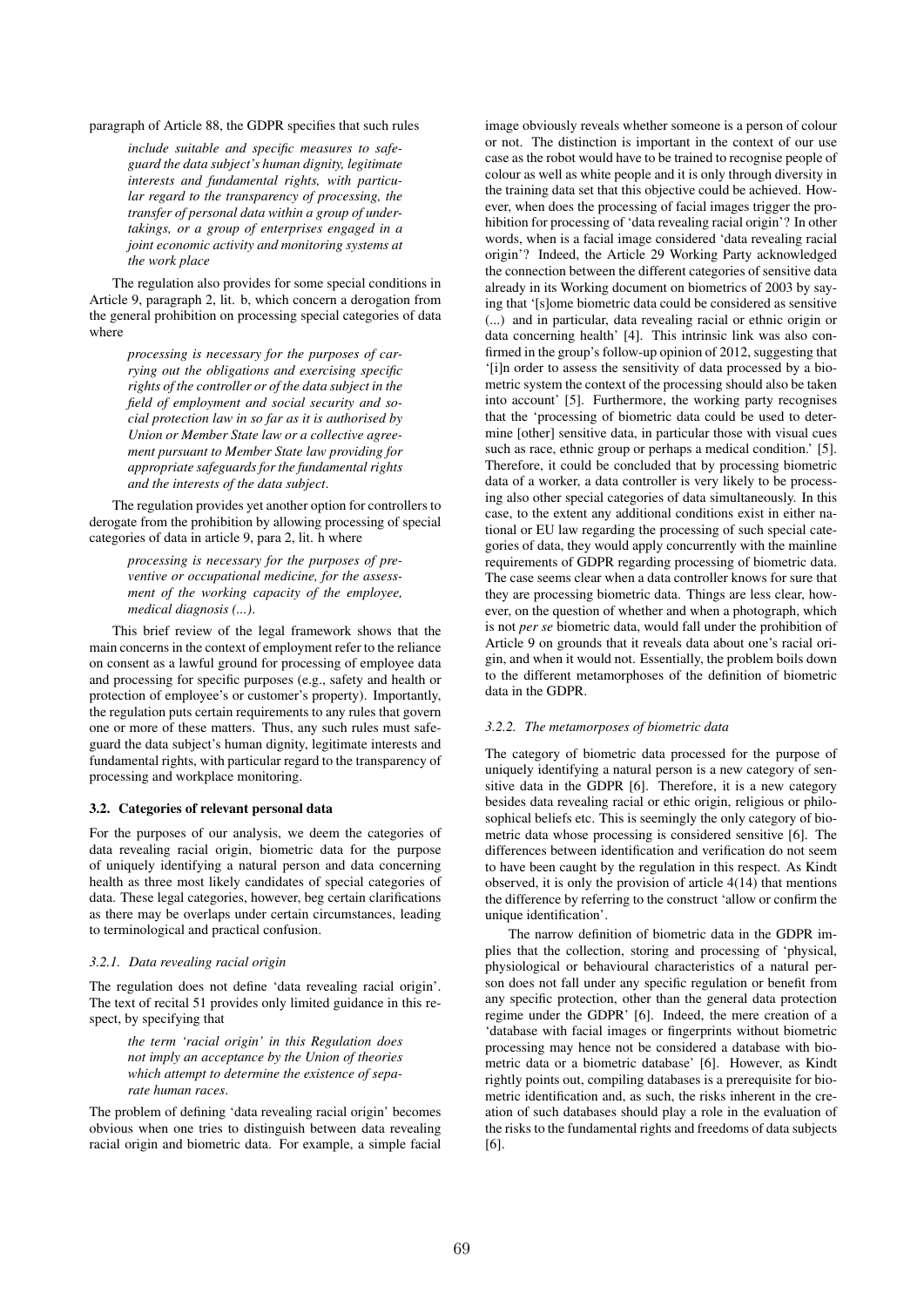In the context of the use case involving a cobot on the shop floor, the assessment would depend on whether the robot performs specific technical processing of the real-time data feed allowing or confirming the unique identification of the data subject. If the answer is negative, then the processing would qualify as mere processing of personal data under the general rules of the GDPR.

At first sight, such an assessment sounds relatively simple. However, it is precisely the 'specific technical processing' requirement that causes a lot of confusion in the definition and its application to practical use cases. As Kindt points out, it seems that the criterion here is the use of data, not the data itself [6]. However, she continues, the progress in biometric technology has largely obviated the differences between so-called 'specific' and 'ordinary' data. She highlights that it is not clear 'which characteristics are to be considered 'ordinary': while photographs of faces seem to be considered ordinary' and asks if this applies equally to photographs of fingerprints (fingerprint images) [6]. It is to note that even if the data results from 'specific technical processing' relating to physical, physiological or behavioral characteristics of a natural person, as long as they are not used for unique identification, it would be the general rules of the GDPR alone that would apply to it [6]. The use case and the technical nature of the processing would therefore be key to adequately assess the scope of the controller's obligations regarding the processing of biometric data.

#### *3.2.3. Health data*

The provision of recital 35 GDPR reads as follows:

*Personal data concerning health should include all data pertaining to the health status of a data subject which reveal information relating to the past, current or future physical or mental health status of the data subject.*

The recital provides several types of data which usually would qualify as health data. These include a number, symbol or particular assigned to a natural person to uniquely identify the natural person for health purposes; information derived from the testing or examination of a body part or bodily substance; and any information on, for example, a disease, disability, disease risk, medical history, clinical treatment or the physiological or biomedical state of the data subject independent of its source. The provision of Article 4(15) GDPR lays down the legal definition of 'data concerning health' which includes

#### *personal data related to the physical or mental health of a natural person, including the provision of health care services, which reveal information about his or her health status*

Much like biometric data for the purpose of unique identification, data concerning health fall within the ambit of the prohibition under Article 9(1), subject to the exceptions under Article 9(2) and national measures under Article 9(4).

What is of special interest in this context is the processing of sensitive personal data under Article 9(2)(c) when justified as necessary to protect the vital interests of the data subject or of another person where the data subject is physically or legally incapable of giving their consent. In a working document of 2007, the Article 29 Working Party highlighted that

> *[Any such] processing must relate to essential individual interests of the data subject or of another person and it must – in the medical context – be*

#### *necessary for a life-saving treatment in a situation where the data subject is not able to express his intentions. [7]*.

In the context of our use case, one plausible scenario is where the processing of data concerning health, such as information about a disease (e.g., diabetes, low blood pressure etc.), is necessary so that the robot can identify whether a particular behaviour might endanger a worker's safety when collaborating with it. In case of an accident where the robot might have to call in first responders, it is likely that such processing might be justified on grounds of vital interest of the data subject. However, the general rule is that this is an exception to the prohibition and as such it must be construed narrowly.

### 4. Processing in an employment context: data protection beyond (explicit) consent

The provision of Article  $9(2)(1)$  specifies that the general prohibition for processing special categories of data does not apply where the data subject has given explicit consent to the processing of those personal data. Such consent must always be given for one or more specified purposes. Furthermore, there may be cases where Union or Member State law provide that the general prohibition may not be lifted by the data subject anyhow. Reliance on consent is particularly problematic in an employment context. As the EDPB clarified in its Guidelines 05/2020 on consent [8]:

> *An imbalance of power also occurs in the employment context. Given the dependency that results from the employer/employee relationship, it is unlikely that the data subject is able to deny his/her employer consent to data processing without experiencing the fear or real risk of detrimental effects as a result of a refusal. It is unlikely that an employee would be able to respond freely to a request for consent from his/her employer to, for example, activate monitoring systems such as camera observation in a workplace, or to fill out assessment forms, without feeling any pressure to consent. (...) For the majority of such data processing at work, the lawful basis cannot and should not be the consent of the employees due to the nature of the relationship between employer and employee.*

This view more or less summarizes the big issue with reliance on consent in an employment context. The power imbalance is even more obvious in the collaborative robotics use case since the worker would have little choice but to 'cooperate' with a machine that is part of their working environment. Furthermore, such a robot would not be merely a piece of machinery that the human worker can operate but rather a partner relying on active cooperation on the part of the human and, therefore, inevitably on processing of personal data.

In its Opinion 2/2017 on data processing at work, the Article 29 Working Party provided several scenarios that are typical of today's workplace. Of relevance to this analysis is the case of processing operations resulting from monitoring information technology usage at the workplace [9]. In the majority of these scenarios, an employer would seek to justify processing of personal data on grounds of its legitimate interest. Thus, Article  $6(1)(f)$  stipulates that the processing is lawful when:

> *processing is necessary for the purposes of the legitimate interests pursued by the controller or by*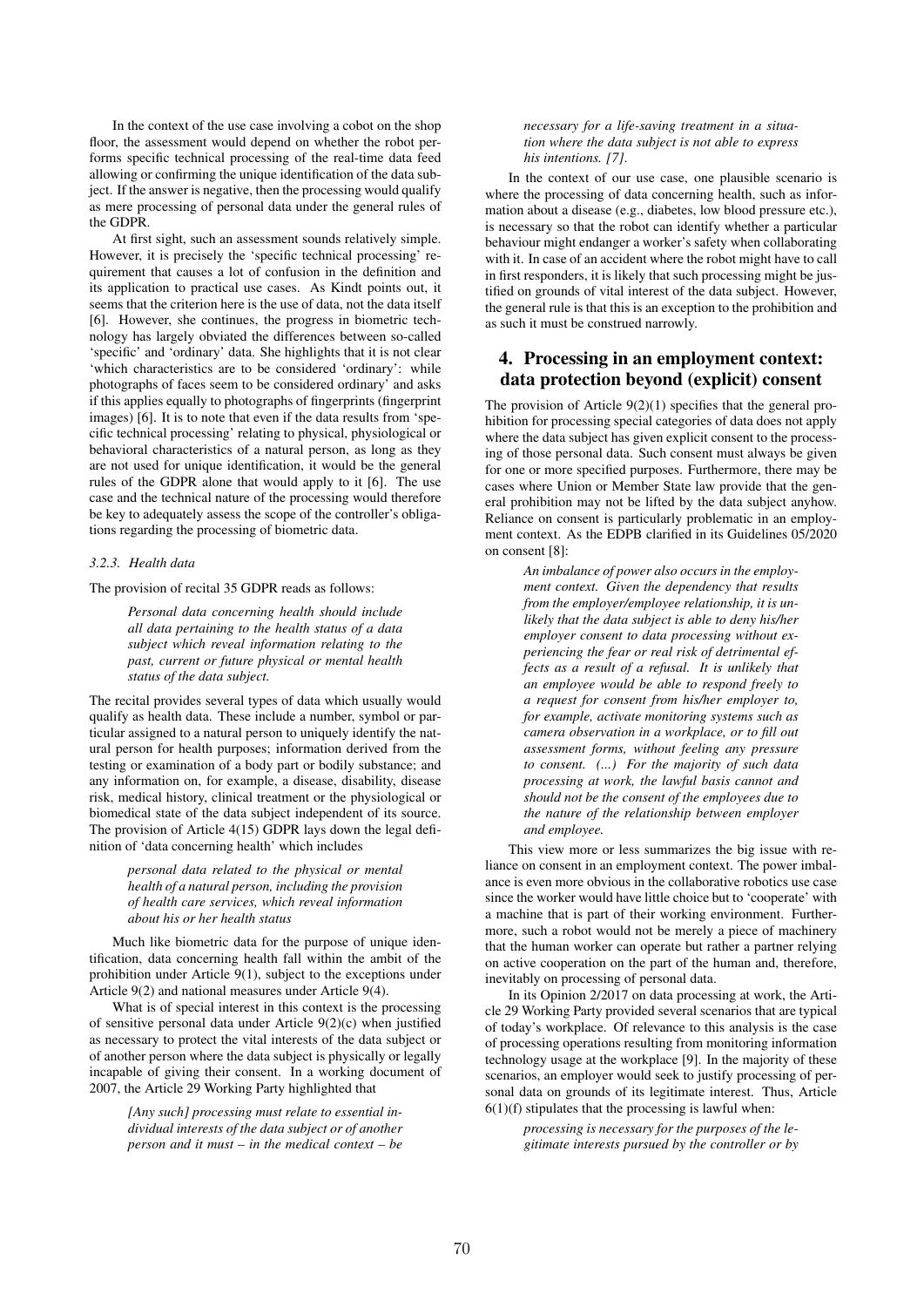*a third party, except where such interests are overridden by the interests or fundamental rights and freedoms of the data subject which require protection of personal data, in particular where the data subject is a child.*

The use cases discussed in the Article 29 Working Party (WP29) opinion are organised around wearable devices, security applications or tracking via unseen software. These are considerably different compared to a cobot, but some of the general guidelines would apply nonetheless. Thus, the WP29 suggests that:

> *Firstly, employers utilising these products and applications must consider the proportionality of the measures they are implementing, and whether any additional actions can be taken to mitigate or reduce the scale and impact of the data processing. (...) Secondly, employers must implement and communicate acceptable use policies alongside privacy policies, outlining the permissible use of the organisation's network and equipment, and strictly detailing the processing taking place. [9]*

Furthermore, the WP29 acknowledges that in certain cases the monitoring of employees is the result of using specific applications and recommends measures, as follows:

> *It should be ensured that employees can designate certain private spaces to which the employer may not gain access unless under exceptional circumstances. [9]*

A similar approach could be applied to a certain extent to cobots. Thus, an employer could designate areas on the shop floor which employees can use as private spaces and where cobots would not be allowed at all. Specifically concerning processing operations involving video monitoring, the WP29 provides guidance in the following sense:

> *With the capabilities given by video analytics, it is possible for an employer to monitor the worker's facial expressions by automated means, to identify deviations from predefined movement patterns (e.g. factory context), and more. This would be disproportionate to the rights and freedoms of employees, and therefore, generally unlawful. (...) employers should refrain from the use of facial recognition technologies. There may be some fringe exceptions to this rule, but such scenarios cannot be used to invoke a general legitimation of the use of such technology. [9]*

These suggestions are also in line with the general stance towards prohibition of facial recognition systems that has been gaining ground in the EU recently. It is likely that extensive and obtrusive monitoring using cobots would hardly meet the threshold of the legitimate interest impact assessment prescribed by Article 6(1)(f) GDPR. Indeed, the WP29 highlights in one its conclusions that:

> *The legitimate interest of employers can sometimes be invoked as a legal ground, but only if the processing is strictly necessary for a legitimate purpose and the processing complies with the principles of proportionality and subsidiarity. [9]*

Employers must also be very clear towards their employees about any such monitoring. Concrete transparency measures highlighted by the WP29 include:

*Effective communication should be provided to employees concerning any monitoring that takes place, the purposes for this monitoring and the circumstances, as well as possibilities for employees to prevent their data being captured by monitoring technologies. [9]*

Finally, data processing in an employment context must be proportionate to the risks faced by an employer. The principle of data minimisation should guide employers when deploying any technologies that may involve monitoring of their employees [9]. In other words, an employer should always seek the least intrusive of solutions that can achieve their legitimate objectives; no more and no less. Importantly, also in line with the case law of the European Court on Human Rights, employers must be aware that:

> *The fact that an employer has the ownership of the electronic means does not rule out the right of employees to secrecy of their communications, related location data and correspondence. [9]*

# 5. Conclusion

The deployment of cobots on the shop floor is an attractive opportunity for many industrial actors. However, the risks to the fundamental rights and freedoms of data subjects should also come first in the list of decisive factors for and against deployment. The employment context is dominated by the inherent power imbalance between an employer and an employee. This imbalance reverberates in the status of employees as data subjects. Data protection law equips data subject with tools to keep in check the (legitimate) commercial interests of companies, even more so in an employment context. The result is a limited number of lawful grounds which may be relied upon by an employer and the need for continuous assessment of the risks to the rights and freedoms of data subjects. While early-stage experimental deployment of cobots on shop floors could rely on lawful grounds such as consent, it is highly unlikely that this would be the case in large-scale deployments. Furthermore, collaborative manufacturing would involve a growing number of actors, meaning that the data controller's responsibilities would become even more diffuse. The lack of clarity around some legal categories, such as biometric data, could deter the deployment of such technologies even further. The fact that a great deal of manufacturers would contract such cobots from companies that are external to the manufacturing process implies that new trust relationships would have to be built around the robustness of the technologies underpinning cobots, namely artificial intelligence and robotics. Finally, the room for manoeuvre given to EU Member States to maintain or introduce further conditions, including limitations, with regard to the processing of biometric data could create fragmentation in the EU, especially if states choose to legislate on a case-by-case basis.

### 6. References

- [1] Federal Ministry of Labour and Social Affairs, "Work 4.0: White Paper." [Online]. Available: https://www.bmas.de/SharedDocs/Downloads/EN/PDF-Publikationen/a883-white-paper.pdf
- [2] G. Fragapane, R. de Koster, F. Sgarbossa, and J. O. Strandhagen, "Planning and control of autonomous mobile robots for intralogistics: Literature review and research agenda," *European journal of operational research*, vol. 294, no. 2, pp. 405–426, 2021.